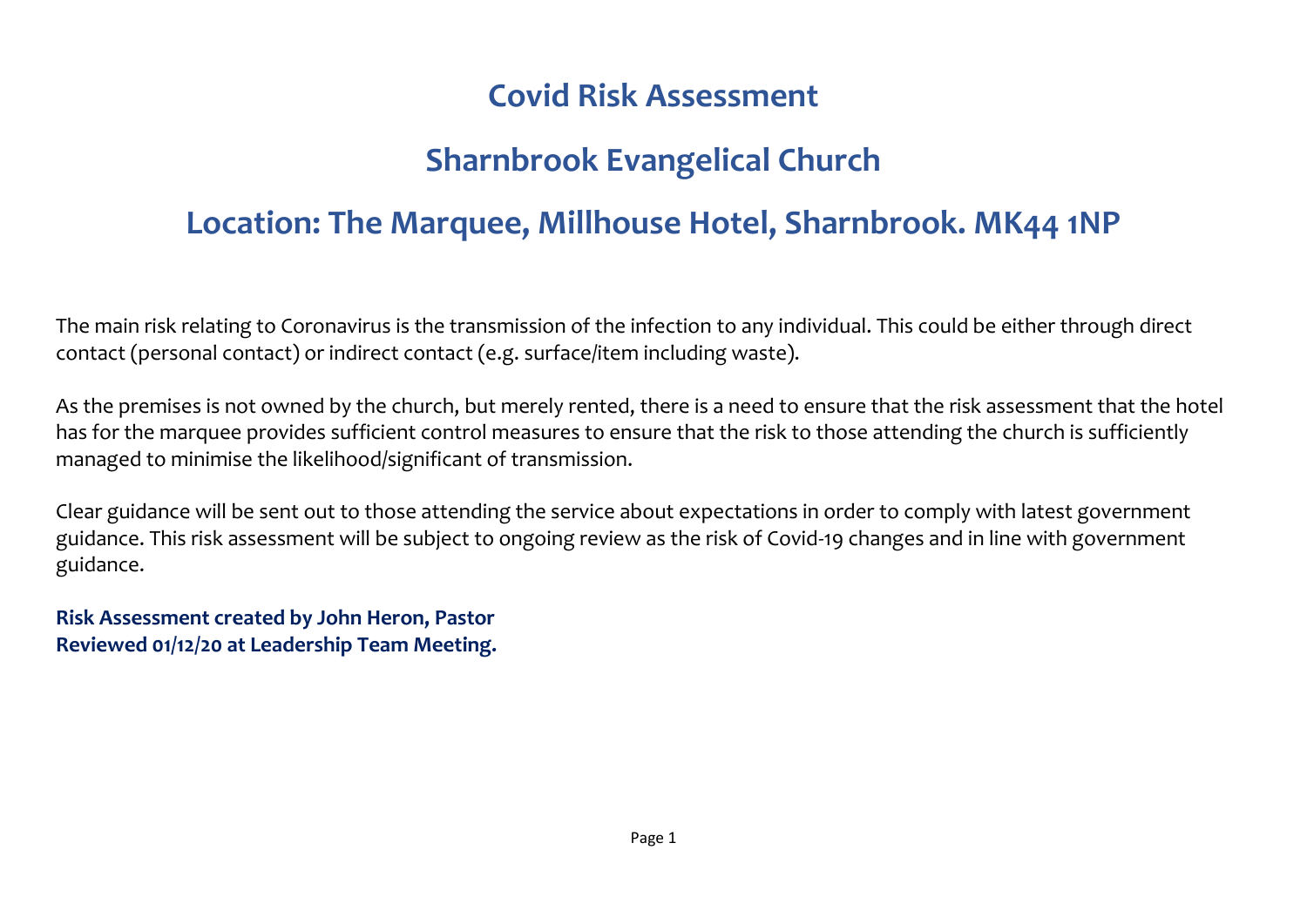| <b>Control Measures</b>                                                                                                               | <b>Control</b> in<br>place (Y/N) | Person<br>Responsible          | <b>Comments</b>                                                                                                                                                                                                                                                                                                                                                                       |
|---------------------------------------------------------------------------------------------------------------------------------------|----------------------------------|--------------------------------|---------------------------------------------------------------------------------------------------------------------------------------------------------------------------------------------------------------------------------------------------------------------------------------------------------------------------------------------------------------------------------------|
| 1. Ask everyone symptomatic not to attend                                                                                             | Y                                | John Heron                     | Pastor on line email                                                                                                                                                                                                                                                                                                                                                                  |
| 2. All attendees asked to follow government guidance on<br>self-isolation after symptoms and/or positive test.                        | Y                                | John Heron                     | Pastor on line email                                                                                                                                                                                                                                                                                                                                                                  |
| 3. Verbal symptom checks on entry                                                                                                     | Υ                                | Set Up/<br><b>Welcome Team</b> | To be asked if any symptoms at sign in<br>Have you got any coronavirus symptoms:<br>a high temperature<br>a new, continuous cough<br>$\bullet$<br>a loss of, or change to, your sense of<br>smell or taste<br>If you display any symptoms, including the<br>coronavirus symptoms, but also a headache,<br>sore throat, feeling run down, or an upset<br>stomach, please stay at home. |
| 4. Individuals who are shielding should continue to follow<br>the latest government advice                                            | Y                                | John Heron                     | Pastor on line email                                                                                                                                                                                                                                                                                                                                                                  |
| 5. Everyone to use hand sanitiser on entry to the building                                                                            | Y                                | Set Up/<br>Welcome Team        | Bought sanitiser                                                                                                                                                                                                                                                                                                                                                                      |
| 6. Action Plan in event of Coronavirus case known to<br>enter premises                                                                | Y                                | Everyone                       | Plan is they notify John Heron/LTeam                                                                                                                                                                                                                                                                                                                                                  |
| 7. Display suitable posters to ask people with symptoms<br>not to enter the building and include key Covid related<br>safety messages | Y                                | Set Up/<br>Welcome Team        | Bought poster & getting A frames from<br>school cupboard                                                                                                                                                                                                                                                                                                                              |
| 8. Social distancing measures to be maintained where<br>possible, including the arrival and departure at the<br>venue.                | Y                                | Everyone                       | Pastor on line email                                                                                                                                                                                                                                                                                                                                                                  |
| 9. No physical contact between persons from different<br>households/bubbles                                                           | Y                                | John Heron                     | Pastor on line email                                                                                                                                                                                                                                                                                                                                                                  |
| All attendees required to wear a face covering<br>10.<br>unless exempt                                                                | Υ                                | Set Up/<br>Welcome Team        | Ensure that this is the case                                                                                                                                                                                                                                                                                                                                                          |